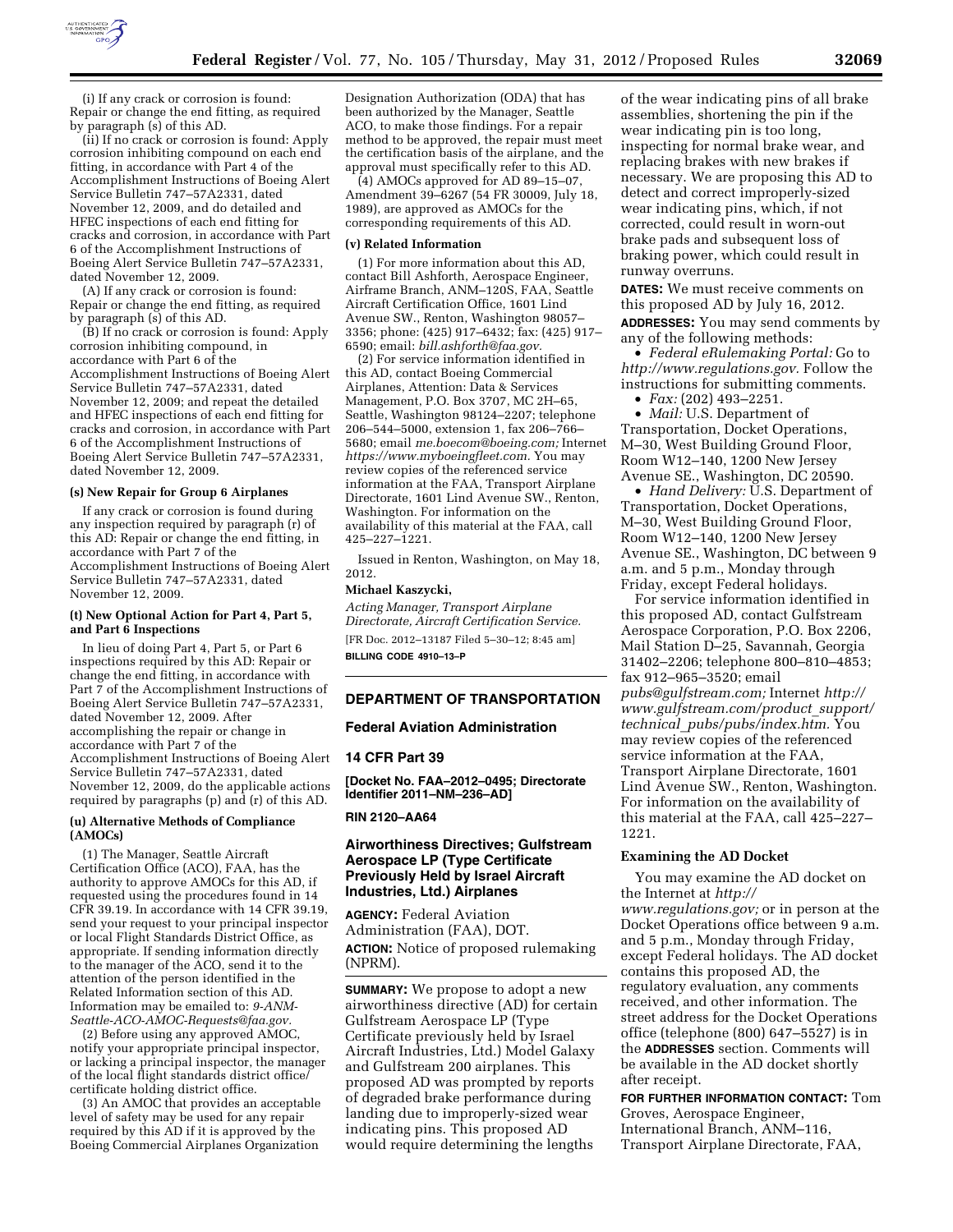1601 Lind Avenue SW., Renton, Washington 98057–3356; telephone: (425) 227–1503; fax: (425) 227–1149.

## **SUPPLEMENTARY INFORMATION:**

#### **Comments Invited**

We invite you to send any written relevant data, views, or arguments about this proposed AD. Send your comments to an address listed under the **ADDRESSES** section. Include ''Docket No. FAA–2012–0495; Directorate Identifier 2011–NM–236–AD'' at the beginning of your comments. We specifically invite comments on the overall regulatory, economic, environmental, and energy aspects of this proposed AD. We will consider all comments received by the closing date and may amend this proposed AD based on those comments.

We will post all comments we receive, without change, to *[http://](http://www.regulations.gov) [www.regulations.gov,](http://www.regulations.gov)* including any personal information you provide. We will also post a report summarizing each substantive verbal contact we receive about this proposed AD.

### **Discussion**

The Civil Aviation Authority of Israel (CAAI), which is the aviation authority for Israel, has issued Israeli Airworthiness Directive 32–11–10–13, dated October 31, 2011 (referred to after this as ''the MCAI''), to correct an unsafe condition for the specified products. The MCAI states:

Two G200 operators experienced degraded brake performance during landing. Subsequent investigation revealed that in both cases the brake wear pins showed remaining life, but the brakes were worn to the minimum pad thickness specified in the Brake Assembly Component Maintenance Manual (CMM). It was found out that pins of incorrect length were installed during brake assembly overhaul. When the brake pads are fully worn without indication, loss of braking power is expected, possibly causing runway overruns. This constitutes an unsafe condition.

The required action is determining the lengths of the wear indicating pins of all brake assemblies, shortening the pin if the wear indicating pin is too long, inspecting for normal brake wear, and replacing brakes with new brakes if necessary. You may obtain further information by examining the MCAI in the AD docket.

## **Relevant Service Information**

Gulfstream Aerospace LP has issued Service Bulletin 200–32–389, Revision 1, dated October 27, 2011. The actions described in this service information are intended to correct the unsafe condition identified in the MCAI.

## **FAA's Determination and Requirements of This Proposed AD**

This product has been approved by the aviation authority of another country, and is approved for operation in the United States. Pursuant to our bilateral agreement with the State of Design Authority, we have been notified of the unsafe condition described in the MCAI and service information referenced above. We are proposing this AD because we evaluated all pertinent information and determined an unsafe condition exists and is likely to exist or develop on other products of the same type design.

## **Costs of Compliance**

Based on the service information, we estimate that this proposed AD would affect about 155 products of U.S. registry. We also estimate that it would take about 16 work-hours per product to comply with the basic requirements of this proposed AD. The average labor rate is \$85 per work-hour. Required parts would cost about \$0 per product. Where the service information lists required parts costs that are covered under warranty, we have assumed that there will be no charge for these parts. As we do not control warranty coverage for affected parties, some parties may incur costs higher than estimated here. Based on these figures, we estimate the cost of the proposed AD on U.S. operators to be \$210,800, or \$1,360 per product.

We have received no definitive data that would enable us to provide cost estimates for the on-condition actions specified in this proposed AD.

# **Authority for This Rulemaking**

Title 49 of the United States Code specifies the FAA's authority to issue rules on aviation safety. Subtitle I, section 106, describes the authority of the FAA Administrator. ''Subtitle VII: Aviation Programs,'' describes in more detail the scope of the Agency's authority.

We are issuing this rulemaking under the authority described in ''Subtitle VII, Part A, Subpart III, Section 44701: General requirements.'' Under that section, Congress charges the FAA with promoting safe flight of civil aircraft in air commerce by prescribing regulations for practices, methods, and procedures the Administrator finds necessary for safety in air commerce. This regulation is within the scope of that authority because it addresses an unsafe condition that is likely to exist or develop on products identified in this rulemaking action.

# **Regulatory Findings**

We determined that this proposed AD would not have federalism implications under Executive Order 13132. This proposed AD would not have a substantial direct effect on the States, on the relationship between the national Government and the States, or on the distribution of power and responsibilities among the various levels of government.

For the reasons discussed above, I certify this proposed regulation:

1. Is not a ''significant regulatory action'' under Executive Order 12866;

2. Is not a ''significant rule'' under the DOT Regulatory Policies and Procedures (44 FR 11034, February 26, 1979);

3. Will not affect intrastate aviation in Alaska; and

4. Will not have a significant economic impact, positive or negative, on a substantial number of small entities under the criteria of the Regulatory Flexibility Act.

We prepared a regulatory evaluation of the estimated costs to comply with this proposed AD and placed it in the AD docket.

## **List of Subjects in 14 CFR Part 39**

Air transportation, Aircraft, Aviation safety, Incorporation by reference, Safety.

## **The Proposed Amendment**

Accordingly, under the authority delegated to me by the Administrator, the FAA proposes to amend 14 CFR part 39 as follows:

## **PART 39—AIRWORTHINESS DIRECTIVES**

1. The authority citation for part 39 continues to read as follows:

**Authority:** 49 U.S.C. 106(g), 40113, 44701.

### **§ 39.13 [Amended]**

2. The FAA amends § 39.13 by adding the following new AD:

### **Gulfstream Aerospace LP (Type Certificate previously held by Israel Aircraft Industries, Ltd.):** Docket No. FAA–2012– 0495; Directorate Identifier 2011–NM– 236–AD.

### **(a) Comments Due Date**

We must receive comments by July 16, 2012.

## **(b) Affected ADs**

None.

## **(c) Applicability**

This AD applies to Gulfstream Aerospace LP (Type Certificate previously held by Israel Aircraft Industries, Ltd.) Model Galaxy and Gulfstream 200 airplanes, certificated in any category, serial numbers 004 through 250 inclusive.